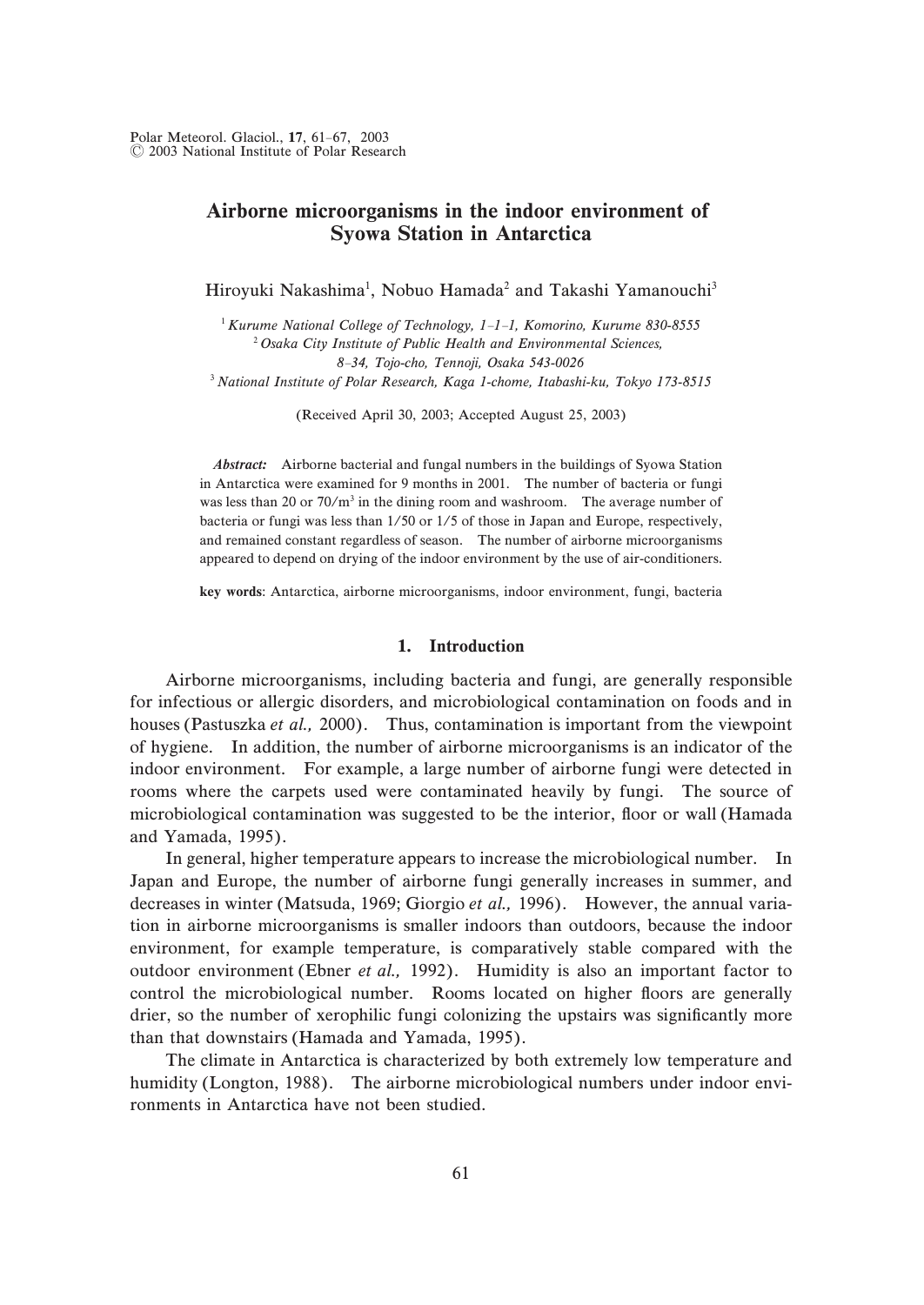In this study, the airborne fungal and bacterial numbers at Syowa Station in Antarctica were examined using a slit sampler. The dining room and washroom, used by many occupants and where a large microbiological number was generally recognized (Sessa *et al.*, 2002), were examined. The airborne microbiological number in Syowa Station is compared with those in Japan and Europe, having different climatic characteristic, and the factors affecting the microbiological numbers are discussed.

# 2. Materials and methods

### 2.1. Environmental profile of sampling sites

The dining room with 5 tables,  $75.6 \text{ m}^2$  located on the third floor in the main building, and washroom with 3 basins,  $9.25 \text{ m}^2$  is on the second floor in the adjoining building in Syowa Station ( $69^{\circ}00'S$ ,  $39^{\circ}35'E$ ), respectively, and their indoor environments are constantly controlled by air-conditioners. This building is enclosed, and separated from the outdoor conditions of Antarctica by a stainless steel door. The occurrence of condensation on the inside wall was not found due to the insulated structure of the building. The material of the interior floor was wood or linoleum.

Indoor temperature ranged from 21 to  $25^{\circ}\text{C}$  in the dining room and from 21 to  $31^{\circ}$ C in the washroom, while the outdoor temperature ranged from  $-32.4$  to 0.7 $^{\circ}$ C between April and December of 2001. Indoor humidity ranged from 11 to  $28\%$  in the dining room, and ranged from 9 to  $26\%$  in the washroom. More than 20 occupants per hour during  $12:00-13:00$ , and at other times less than  $10$  occupants, used the dining room. More than 20 occupants per hour during  $08:00-09:00$ , and at other periods less than 10 occupants, used the washroom.

### 2.2. Air sampling

Air was sampled once at the beginning of each month between April and December of 2001. Sampling was performed between  $08:30$  and  $16:00$ , when some occupants used these rooms.

Airborne microorganisms were collected for  $30 \text{ min}$  at each sampling by using a slit sampler (model 220J M/G air sampler; Sumilon Co., Tokyo, Japan) with a clock motor



Fig. 1. Schema of slit sampler (M/G air sampler).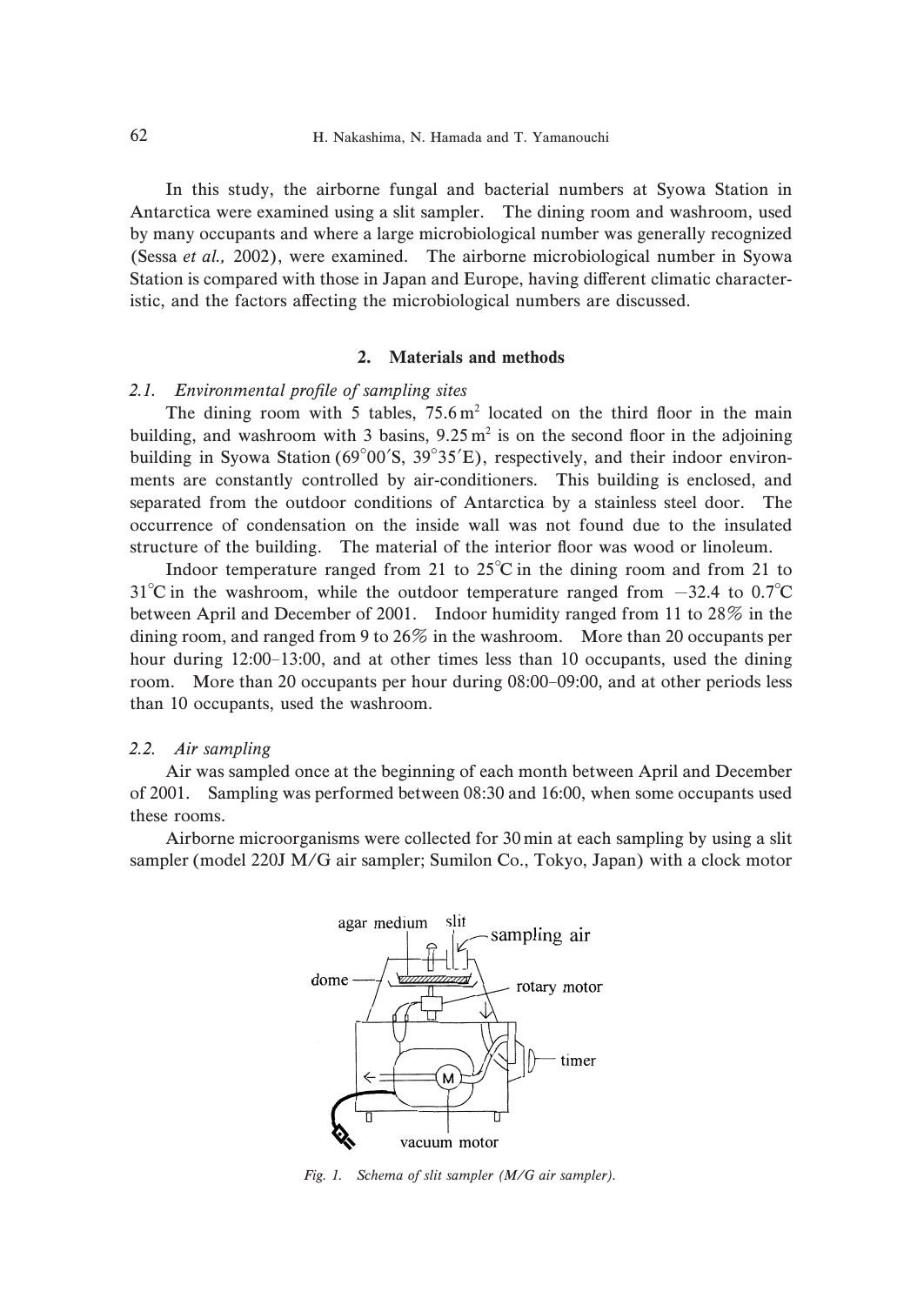rotating the Petri dish once per 30 min (Fig. 1). This model absorbs  $1.698 \text{ m}^3$  of air per hour through a  $0.152$  mm-wide slit positioned 2 mm above the agar surface, and blows it onto  $60 \text{ ml}$  agar in the Petri dish with a diameter of  $150 \text{ mm}$  where all microorganisms are trapped under reduced pressure. The mouth of the sampler was located at about 30 cm height above the floor in the dining room and the washroom of Syowa Station.

Samples were collected once each for counting bacteria, general fungi and xerophilic fungi. Bacteria and general fungi were sampled for 3 months (April to December), xerophilic fungi for only 7 months (June to December) due to insufficient preparation.

#### 2.3. Detection of bacteria and fungi

To detect microorganisms, three kinds of media were used. To detect general bacteria, a medium consisting of triptone (10 g, Difco), beef extract (10 g, Nissui Co.), sodium chloride  $(1.5 g)$  and agar  $(15 g)$ , adjusted to pH 7.0 with 1 N sodium hydroxide, per liter of distilled water, was used. For detecting general fungi, PDA (potato dextrose agar) medium (Nihonseiyaku Co.), added with  $50 \mu$ g of chloramphenicol per liter, was used. For detecting xerophilic fungi, PDA medium with  $20\%$  sucrose was used. All media were autoclaved at  $121^{\circ}$ C for 15 min before the experiment.

The Petri dishes used for air-sampling were incubated at  $37^{\circ}$ C for 1 or 2 days to detect bacteria, and at  $25^{\circ}$ C for 3 or 4 days to detect fungi. For identification of fungal genus, fungal colonies without spores on the PDA medium were isolated and cultured on the PDA medium for more than 10 days.

Bacterial and fungal numbers were expressed as bacterial and fungal counts per unit volume of air  $(CFU/m^3)$  in room interiors.

### 3. Results

The largest number of bacteria in the dining room was  $14.1/m<sup>3</sup>$  in September, the smallest was  $3.5/m<sup>3</sup>$  in October and November (Fig. 2). The largest number of bacteria in the washroom was  $14.1/m^3$  in April and May, and the smallest was  $4.7/m^3$  in



Fig. 2. Monthly variation of airborne bacterial number in the dining room and in the washroom.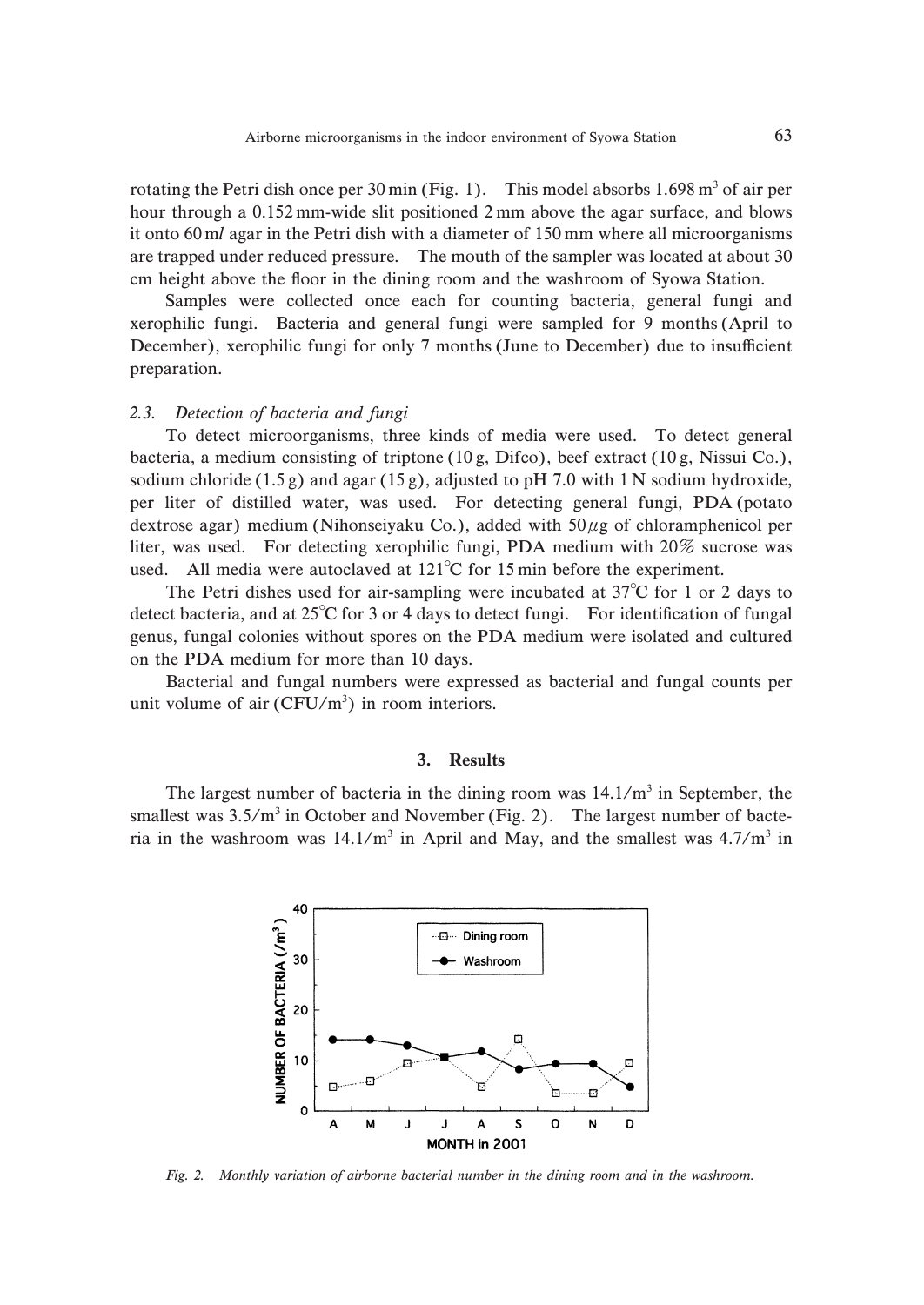

Fig. 3. Monthly variation of airborne fungal number in the dining room and in the washroom.

Table 1. Average number of airborne microorganisms  $(\sqrt{m^3})$ .

|                  | Dining room    | Washroom         |
|------------------|----------------|------------------|
|                  | $avg \pm SE$   | $avg \pm SE$     |
| <b>Bacteria</b>  | $7.3 \pm 1.2$  | $10.6 \pm 1.0*$  |
| General fungi    | $16.7 \pm 7.7$ | $7.1 \pm 2.1$    |
| Xerophilic fungi | $7.2 \pm 2.7$  | $20.3 \pm 6.2^*$ |

An asterisk indicates significantly larger, when difference between averages is larger than SE (standard error).

December. The average numbers of airborne bacteria in the dining room and washroom were  $7.3/m^3$  and  $10.6/m^3$ , respectively (Table 1). The average number of airborne bacteria in the washroom was significantly larger than that in the dining room.

The largest number of general airborne fungi in the dining room was  $62.4/m<sup>3</sup>$  in August, and the smallest was  $0.6/m^3$  in July and September (Fig. 3). The largest number of fungi in the washroom was  $21.2/m^3$  in July and the smallest was zero in May. The average numbers of general fungi in the dining room and washroom, detected using PDA, were  $16.7/m^3$  and  $7.1/m^3$ , respectively (Table 1). Although comparatively large numbers were found in the dining room in some months (August and October), no significant difference was found between the dining room and washroom (Table 1).

The average number of airborne xerophilic fungi, detected with PDA media with 20% sucrose added, were  $7.2/m^3$  and  $20.3/m^3$  in the dining room and washroom, respectively. The average number of these airborne fungi in the washroom was significantly larger than that in the dining room (Table 1). No correlation was found between the numbers of fungi detected with PDA medium and those detected with PDA medium with  $20\%$  sucrose added during the 7 months examined (Table 2). Fungal numbers detected by different media in the same room appeared to change independently. For example, in the washroom the peak of fungal number by PDA medium appeared in July, but that by PDA medium with  $20\%$  sucrose apeared in December.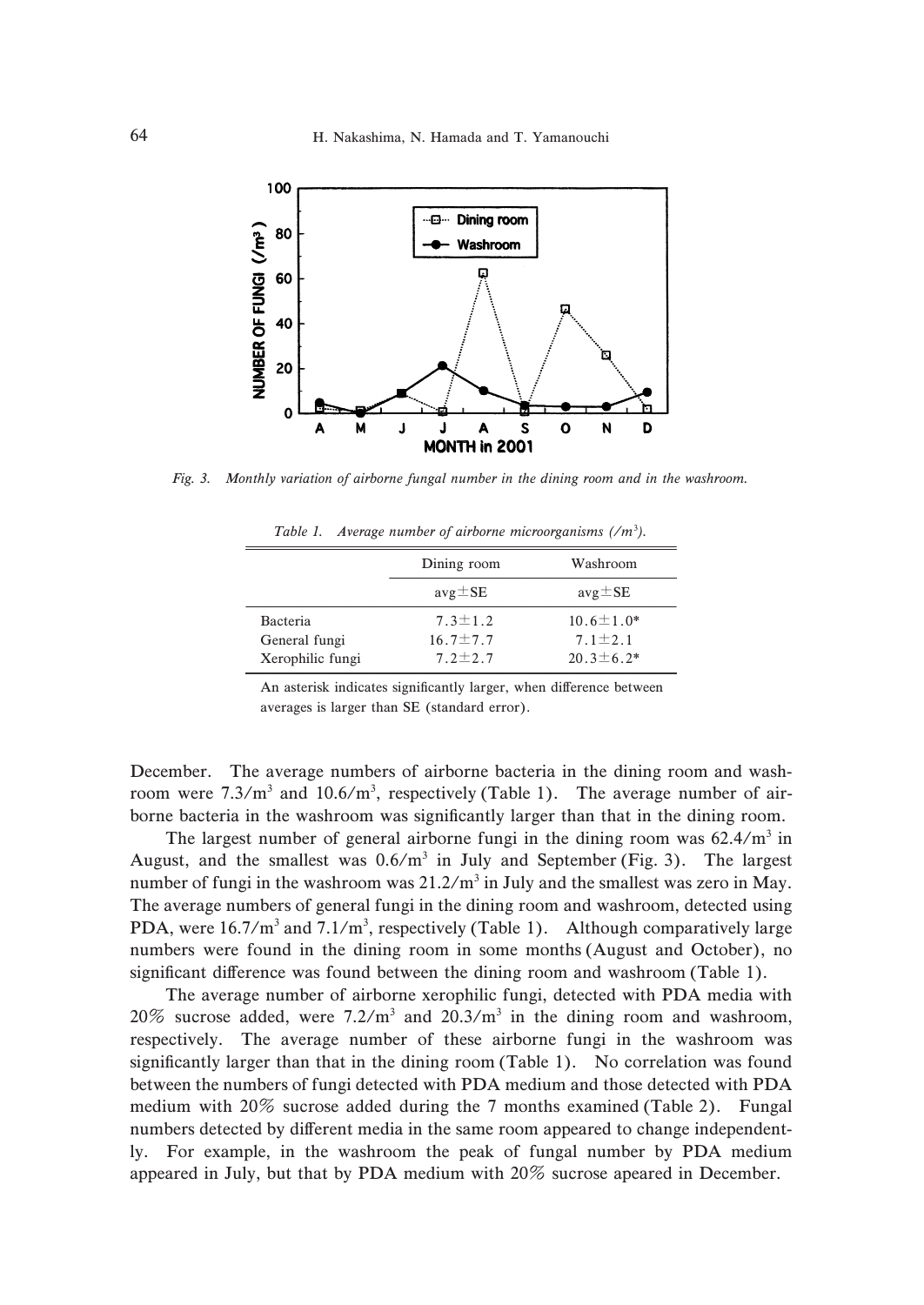No correlation was found in fungal numbers between the two rooms. The fungal number in the dining room had two peaks, in August and November, but that in the washroom had only one peak, in July (Fig. 3). When the monthly variations of the numbers of bacteria and fungi were compared, the variation of bacterial number was less than that of fungi (Figs.  $2, 3$ ).

As a preliminary survey, the relation of the frequency of use of the rooms and airborne fungal contamination was examined. However, no numerical difference in either airborne bacteria or fungi was found between the periods when occupants entered the room frequently and rarely.

Measuring airborne microorganisms outside Syowa Station was tried, but the freezing weather prevented the measurement.

Penicillium was the predominant fungus both in the dining room and washroom, followed by Paecilomyces and Cladosporium. About  $50\%$  of all colonies detected produced no spores.

When we compared the number of *Penicillium* among various seasons, they changed independently in the two rooms (Table 3). The maximum value of *Penicilli*um was  $25.3/m^3$  in the dining room in November, and was  $13.5/m^3$  in the washroom in July.

| Month     | Dining room   |                  | Washroom      |                  |
|-----------|---------------|------------------|---------------|------------------|
|           | General fungi | Xerophilic fungi | General fungi | Xerophilic fungi |
| June      | 8.8           | 4.7              | 8.8           | 7.1              |
| July      | 0.6           | 7.7              | 21.2          | 6.5              |
| August    | 62.4          | 21.2             | 10.0          | 34.7             |
| September | 0.6           | 10.0             | 3.5           | 7.1              |
| October   | 46.5          | 0.0              | 2.9           | 8.8              |
| November  | 25.9          | 1.8              | 2.9           | 34.7             |
| December  | 1.8           | 4.7              | 9.4           | 43.0             |

Table 2. Comparison of fungal number detected  $(\ell m^3)$  using different media.

All samplings were performed in 2001.

| Month     | Dining room | Washroom |
|-----------|-------------|----------|
| April     | 0.6         | 0.6      |
| May       | 0.6         | 0.0      |
| June      | 8.8         | 1.8      |
| July      | 0.6         | 13.5     |
| August    | 9.4         | 0.0      |
| September | 0.0         | 1.8      |
| October   | 2.9         | 0.6      |
| November  | 25.3        | 2.9      |
| December  | 1.8         | 7.1      |
|           |             |          |

Table 3. Seasonal variation in the number of airborne Penicillium  $\left(\frac{m^3}{m}\right)$ .

All samplings were performed in 2001.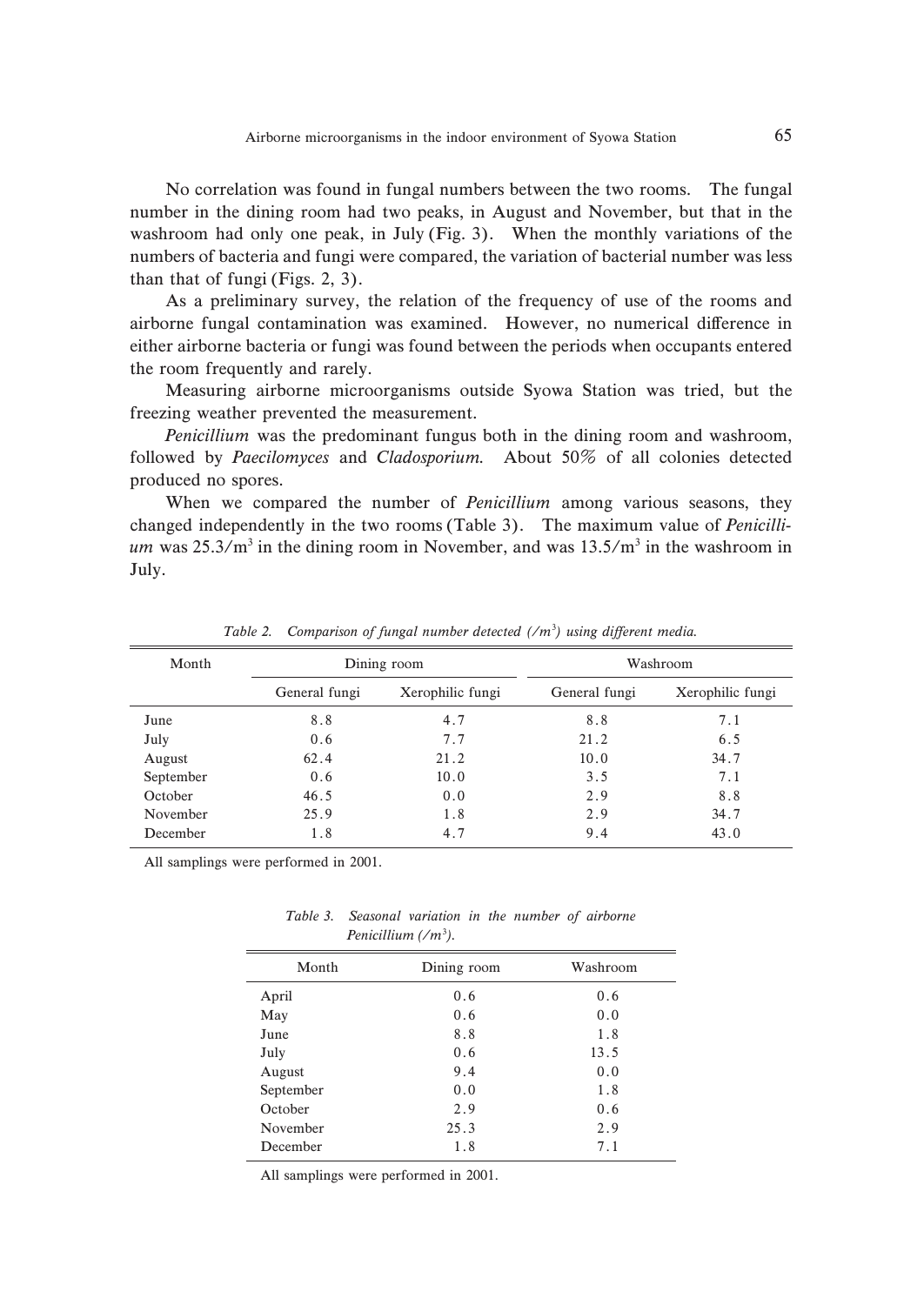Aspergillus, including many xerophilic fungi, was not found on the PDA medium with  $20\%$  sucrose or the PDA medium without sucrose.

## 4. Discussion

Some studies on the number of indoor airborne microorganisms in Japan and Europe have been published previously, although air samplers used varied among those studies. In Japan, the average numbers of bacteria and fungi were  $682/m^3$  and  $480/m^3$ in summer at the dialysis facility of a hospital (Miki *et al.*,  $2003$ ). The annual mean number of airborne fungi was about  $100/m^3$  in the changing-room of a public bath, and about  $150/m^3$  at the food counter of a department store (Matsuda, 1969). In an office in France, the annual mean number of bacterial and fungal aerosols was  $447/m^3$  and  $113/m<sup>3</sup>$ , respectively (Parat et al., 1997).

The most outstanding result of the present study was that numbers of both airborne bacteria and fungi were very small in Syowa Station compared with those in Japan and Europe. For example, the average number of bacteria in the dining room and washroom,  $7.3/m^3$  and  $10.6/m^3$ , was less than  $1/50$  those in a hospital in Japan. Similarly, the fungal averages,  $16.7/m^3$  and  $7.1/m^3$ , were less than  $1/5$  that of the food counter or changing-room in Japan (Table 1).

We will discuss two environmental factors, temperature and humidity, controlling the small number of microorganisms.

In Japan, outdoor airborne fungal contamination appears to induce indoor fungal contamination, and the indoor airborne fungal number is greater in summer than in winter (Matsuda, 1969). In an alpine area of Austria, the annual average number of indoor airborne fungi has, however, been bound to be similar regardless of altitude, although the fungal average outdoors at an altitude of  $1905 \text{ m}$  was about  $1/5$  that outdoors at  $582 \text{ m}$  (Ebner *et al.*, 1992). Outdoor temperature may not affect the indoor airborne fungal number in an alpine area.

Seasonal change of airborne microbiological number was not detected in the indoor environment of Syowa Station. The temperature is too cold for fungi to colonize outside Syowa Station even in summer, 0.7<sup>°</sup>C in December. Outdoor temperature appears to not be an environmental factor that induces the small number of microorganisms inside the building at Syowa Station.

On the other hand, the airborne microbiological number in an air-conditioned building was less than  $1/5$  that in a naturally ventilated building (Parat et al., 1997). The humidity of the two rooms examined, controlled at  $9-28\%$ , is very low, compared with dwellings in Japan, where the humidity is often close to  $100\%$  and where much condensation occurs. This control of humidity appears to reduce the fungal contamination of the interior walls and floors of the buildings in Syowa Station.

More airborne fungi are found in dwellings having tatami or carpets than in rooms and offices without carpets (Hamada and Yamada, 1995). Therefore, wood or linoleum flooring without carpets in Syowa Station is thought to be another reason for the small number of airborne microorganisms.

Although bacteria are adapted to wetter conditions than fungi (Tsuruta and Udagawa, 1975), the smaller ratio of bacterial number in Syowa Station to that in Japan